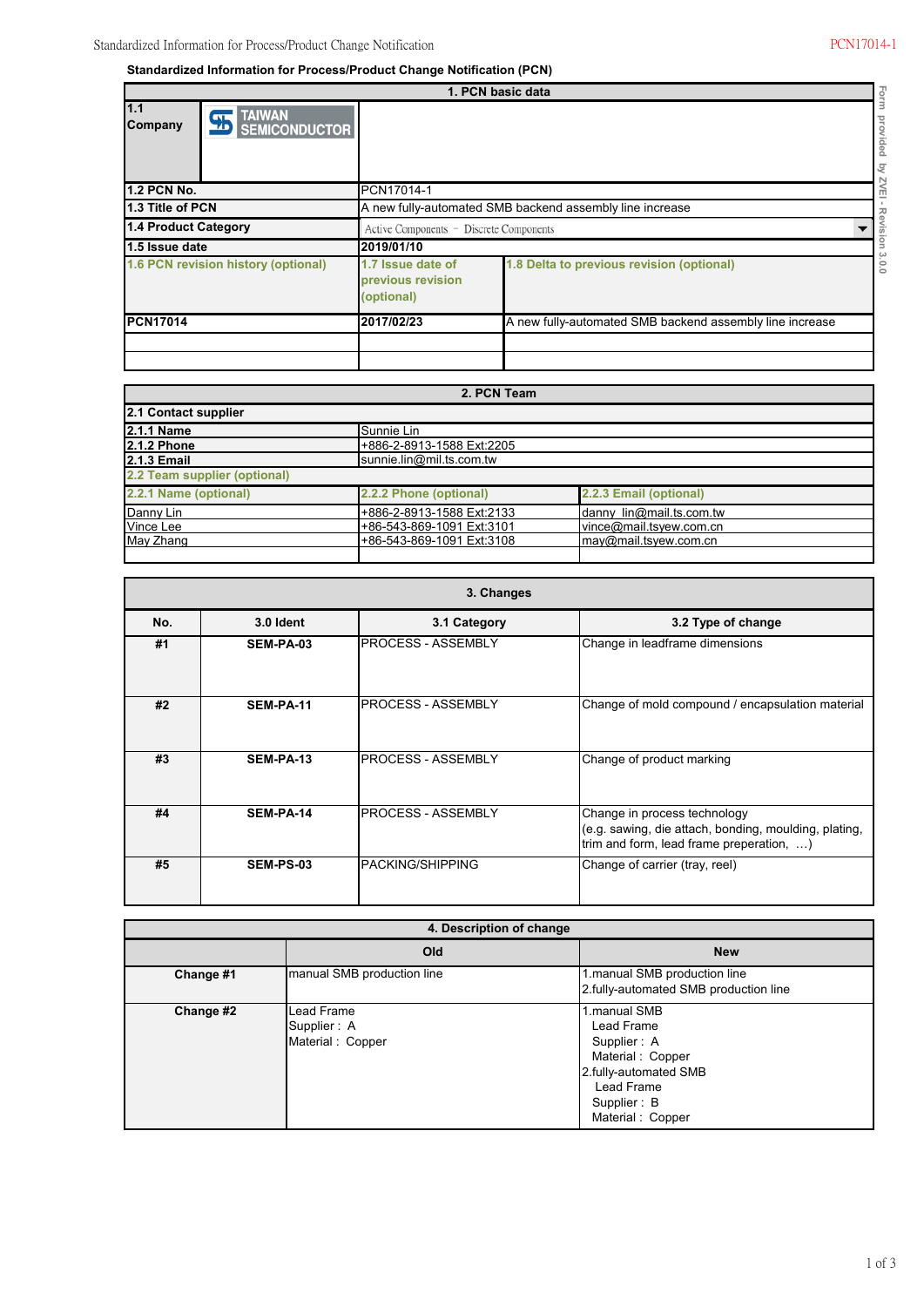| Change #3                 | <b>Molding Compound</b>                                                                            | 1.manual SMB                                  |
|---------------------------|----------------------------------------------------------------------------------------------------|-----------------------------------------------|
|                           | Consumer (Non-HF)                                                                                  | Consumer (Non-HF)                             |
|                           | Type: EME-1100                                                                                     | <b>Type: EME-1100</b>                         |
|                           | Supplier: A                                                                                        | Supplier: A                                   |
|                           | Material: Epoxy                                                                                    | Material: Epoxy                               |
|                           |                                                                                                    | Consumer (HF)                                 |
|                           | Consumer (HF)                                                                                      | Type: EME-E110                                |
|                           | Type: EME-E110                                                                                     | Supplier: A                                   |
|                           | Supplier: A                                                                                        | Material: Epoxy                               |
|                           | Material: Epoxy                                                                                    |                                               |
|                           |                                                                                                    | 2. fully-automated SMB                        |
|                           |                                                                                                    | Consumer (Non-HF)                             |
|                           |                                                                                                    | Type: EME-66XX series                         |
|                           |                                                                                                    | Supplier: B                                   |
|                           |                                                                                                    | Material: Epoxy                               |
|                           |                                                                                                    | Consumer (HF)                                 |
|                           |                                                                                                    | Type: EME-E500                                |
|                           |                                                                                                    | Supplier: A                                   |
|                           |                                                                                                    | Material: Epoxy                               |
| Change #4                 | Marking                                                                                            | 1.manual SMB Marking                          |
|                           | no square around datecode                                                                          | no special square around datecode             |
|                           |                                                                                                    |                                               |
|                           |                                                                                                    | 2. fully-automated SMB Marking                |
|                           |                                                                                                    | add special square around datecode            |
| Change #5                 | Packing                                                                                            | Packing                                       |
|                           | Refer to the picture of the comparison report                                                      | Refer to the picture of the comparison report |
| 4.6 Anticipated impact on | No impact in form, fit, function and reliability but better processability for less human handling |                                               |
| form, fit, function,      |                                                                                                    |                                               |
| reliability or            |                                                                                                    |                                               |
| processability?           |                                                                                                    |                                               |
|                           |                                                                                                    |                                               |
| 4.7 Reference parts with  |                                                                                                    |                                               |
| customer number           |                                                                                                    |                                               |
| (optional)                |                                                                                                    |                                               |
|                           |                                                                                                    |                                               |
|                           |                                                                                                    |                                               |

| 5. Reason / motivation for change                                 |  |  |  |  |
|-------------------------------------------------------------------|--|--|--|--|
| To increase SMB capacity in assembly line for green and non-green |  |  |  |  |
| <b>15.1 Motivation</b>                                            |  |  |  |  |
| 5.2 Additional explanation (optional)                             |  |  |  |  |

**6. Marking of parts / traceability of change 6.1 Description** Use the datecode control

| 7. Timing / schedule                 |                                                            |                |  |  |
|--------------------------------------|------------------------------------------------------------|----------------|--|--|
| 7.1 Date of qualification results    | 2016/09/29                                                 |                |  |  |
| 7.2 Last order date (optional)       |                                                            | Not applicable |  |  |
| 7.3 Last delivery date (optional)    | Not applicable                                             |                |  |  |
| 7.4 Intended start of delivery       | 2019/07/01                                                 |                |  |  |
| 7.5 Qualification samples available? | When get customer order and after 2 weeks can be submitted |                |  |  |
|                                      |                                                            |                |  |  |
| 7.6 Customer feedback required until | 2019/02/16                                                 |                |  |  |

| 8. Qualification / validation                         |                             |                                |  |  |  |  |
|-------------------------------------------------------|-----------------------------|--------------------------------|--|--|--|--|
| According to AEC-Q101<br>8.1 Description              |                             |                                |  |  |  |  |
| (e.g. qual. plan/report, AEC-Q)                       |                             |                                |  |  |  |  |
| 8.2 Qualification report and<br>qualification results | available (see attachement) | <b>lissue date 12016/09/29</b> |  |  |  |  |

| 9. Input to customer for risk assessment process |  |  |  |  |
|--------------------------------------------------|--|--|--|--|
| <b>Human Resource: Low Risk</b>                  |  |  |  |  |
| Equipment : Low Risk                             |  |  |  |  |
| Technique-Wafer: Low Risk                        |  |  |  |  |
| Technique-Assembly: Low Risk                     |  |  |  |  |
| Sample submit time: within 30 days               |  |  |  |  |
| Form/Fit / Function: Low Risk                    |  |  |  |  |
| Reliability: Low Risk                            |  |  |  |  |